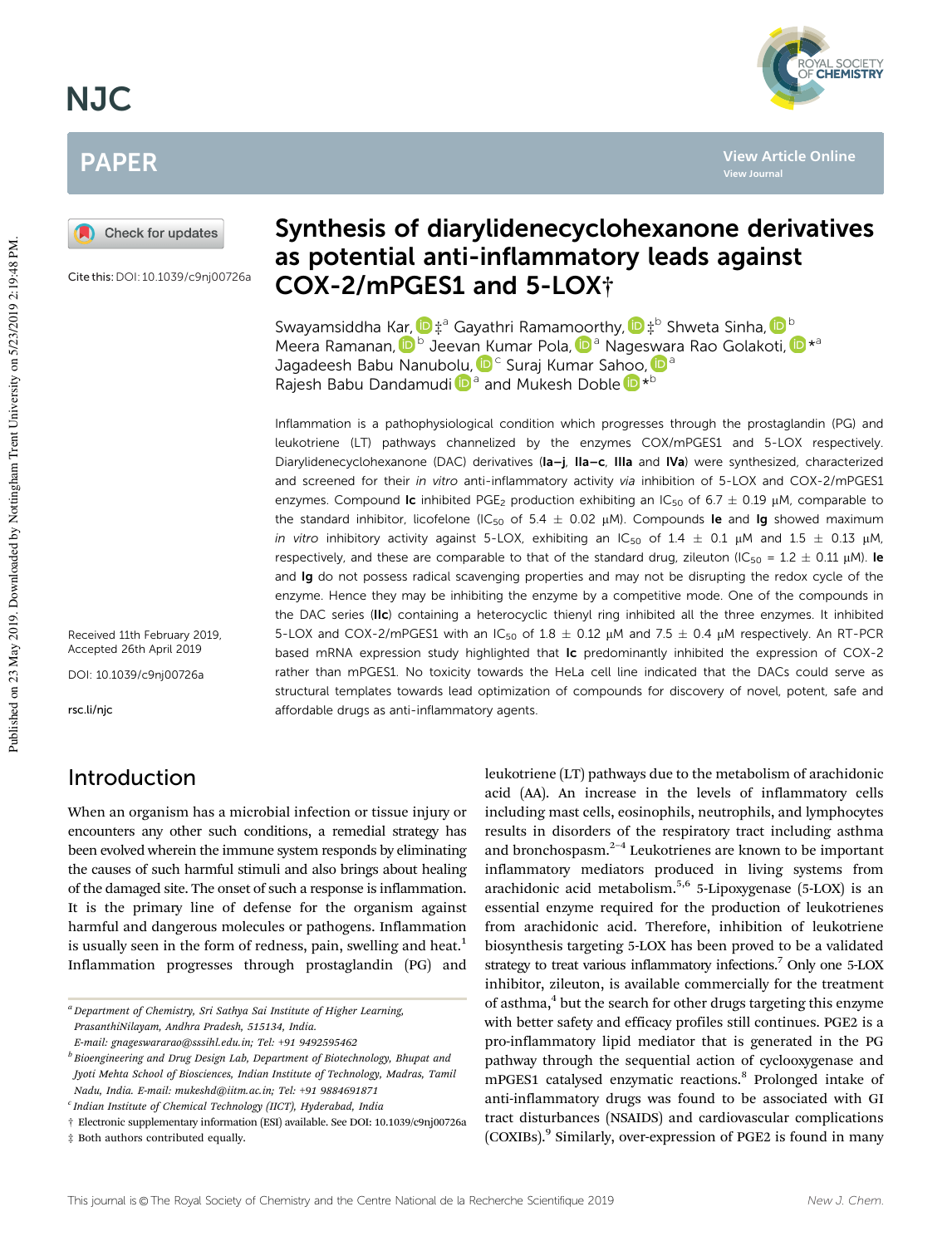chronic inflammatory diseases such as asperiodontitis, $^{10}$  diabetes, $^{11}$ and several cancers including lung, colon, prostate,<sup>12</sup> brain, thyroid, breast and gastrointestinal<sup>13</sup> types. Compounds such as licofelone and MK886 were promising candidates that blocked PGE2 production mediated by mPGES1, $12,14$  where licofelone has successfully cleared phase III trials for osteoarthritis.<sup>15</sup> MK886 has been withdrawn due to its poor bioavailability and high levels of plasma binding. Therefore, in order to mitigate inflammation, small molecules with anti-inflammatory properties are being continuously explored.

Curcumin is a natural small molecular polyphenol. It exhibits a wide variety of pharmacological activities such as anti-cancer, anti-inflammatory, and anti-microbial.<sup>16</sup> Hence, curcumin is a good drug candidate with good chemotherapeutic and chemopreventive properties. But it has the disadvantage of poor stability and bioavailability because of the  $\beta$ -diketone moiety. So, structural changes and chemical modification are being attempted to enhance the stability and bioavailability *in vivo*. <sup>17</sup> One novel monocarbonyl analogue of curcumin that was found to possess anti-inflammatory activity is A13. In mice, an increase in the plasma level of NO (nitric oxide), TNF- $\alpha$  (tumor necrosis factor- $\alpha$ ), and IL-6 (interleukin-6) was observed. In addition to this, A13 inhibited inflammation modulators *in vitro* and *in vivo* (Fig. 1).<sup>18</sup>

Apart from this, various monocarbonyl analogues of curcumin were synthesized, especially cyclopentanone analogues, and their ability to inhibit lipopolysaccharide (LPS)-induced TNF-a and IL-6 synthesis in mouse and LPS stimulated RAW 264.7 macrophages was studied.<sup>19-21</sup>

Diarylideneacetone, a dienone-bis-chalcone (Fig. 2C), differs from curcumin (Fig. 2A) in having only one keto group, is more symmetric than the mono-enone-chalcones (Fig. 2B) and is more stable than curcumin. The nonlinear optical properties of symmetrically substituted bis-chalcones with D- $\pi$ -A- $\pi$ -D type organic chromophores have earlier been reported by us. $22-24$ 

In an effort to explore the anti-inflammatory potential of the DACs, in this work we have undertaken the study of the antiinflammatory properties of the DACs *via in vitro* inhibition of COX-2/mPGES1 and 5-LOX.

## Experimental

The various aldehydes and ketones used were obtained from S.D. Fine and Sigma-Aldrich chemicals. All solvents were distilled before use.

TNF-a was purchased from Aura Biotechnologies Private Ltd. The PGE<sub>2</sub> ELISA kit, licofelone, and zileuton were obtained from Cayman Chemicals. Other reagents and buffers were procured from HiMedia, India.

#### Synthesis

The DACs were synthesized *via* the Claisen–Schmidt condensation reaction shown in Scheme 1. The procedure in brief: in a round bottom flask ethanol (50 ml) and aqueous NaOH (10%, 50 ml) were taken. A mixture of the corresponding aryl aldehyde (0.05 mol) and cyclohexanone (0.025 mol) was prepared separately



Fig. 1 Chemical structures of curcumin and A13.



Fig. 2 Transition from dicarbonylcurcumin (A) to the two aromatic regions linked together by either an enone (B) or dienone (C).

and one half of the aldehyde–ketone mixture was added to the EtOH/aq. NaOH solution with continuous stirring at room temperature. After 15 minutes, the remaining half of the aldehyde– ketone mixture was added to the round bottomed flask. The stirring of the mixture was continued till completion (checked by TLC). After completion, the contents of the round bottomed flask were poured in ice-cold water (100 ml), filtered and then washed thoroughly with ice-cold water to remove any alkali present. The solid obtained thus was dried and was recrystallized from chloroform/methanol.

#### In silico studies

Since we were able to grow single crystals for 2,6-bis-(3-chlorobenzylidene)-cyclohexanone (Id), we selected it for the *in silico* studies. The structure of Id was modelled using GaussView 5. The energy minimization studies for Id was carried out using DFT (B3LYP, 6-31G) in Gaussian 09.<sup>25</sup>

#### Cell culture and maintenance

HeLa cells (cervical cancer cell line) were procured from NCCS, Pune. The cell line was grown in DMEM containing an antibiotic solution (antimycotic 1%) and fetal bovine serum (10%).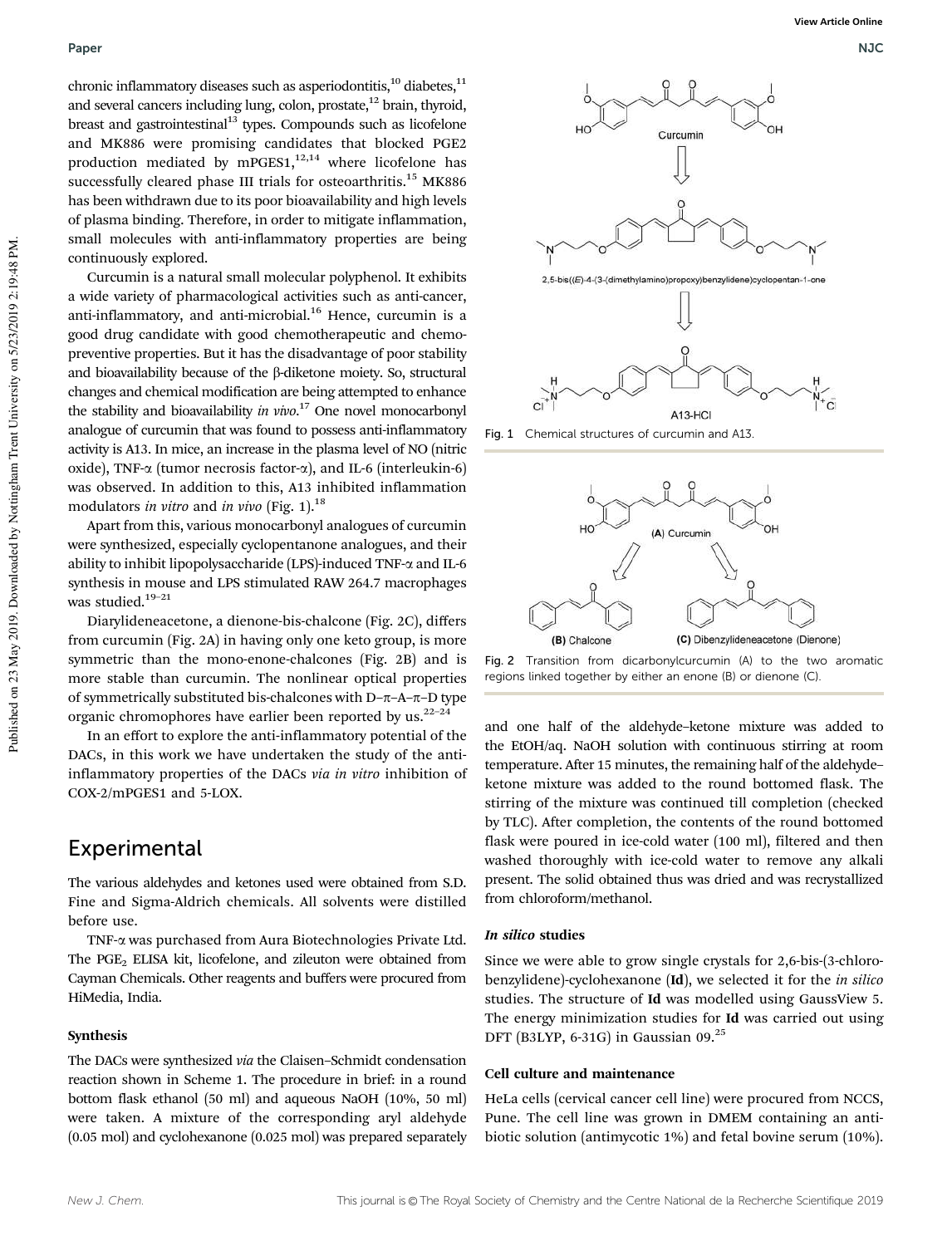

Scheme 1 Synthesis of novel diarylidenecyclohexanone derivatives

They were maintained in a humidified atmosphere of 5%  $CO<sub>2</sub>$ incubated at 37 °C.

#### Inhibition of PGE<sub>2</sub> production

The cells were plated in 24-well tissue culture plates and were allowed to grow until they reached 70% confluence. TNF-a  $(50 \text{ ng ml}^{-1})$  was added to each well for 15 minutes to induce the inflammatory enzymes. The cells were then treated with a 10  $\mu$ M concentration of the compounds for 24 h (for IC<sub>50</sub>) studies: 1, 3, and 5 till 11  $\mu$ M concentrations were used). The PGE<sub>2</sub> released was collected from the cell culture supernatant and was added to the EIA kit (Cayman Chemical #514010). This was followed by the addition of 50  $\mu$ l of antibody and 50  $\mu$ l of tracer (provided in the kit). The plate was then incubated for 18 h at 4  $\degree$ C. After 18 h of incubation the wells were washed five times using  $200$   $\mu$ l of wash buffer (provided in the kit). And finally,  $200$   $\mu$ l of Ellman's reagent was added to the wells. After 60–90 minutes the OD was measured at 405 nm using a multimode plate reader (Enspire PerkinElmer, version 4.10.3005.1440) and the pg ml<sup>-1</sup> of PGE<sub>2</sub> produced was estimated.

#### mRNA expression

RNA was isolated from the HeLa cells by the TRIzol/chloroform method.<sup>26</sup> Then a verso cDNA synthesis kit (Thermo Scientific #AB1453A) was used to synthesize cDNA. Following that, a SYBR *Premix Ex Taq*II kit (Takara Bio, USA) was used for the analysis of gene expression with appropriate primers (Table 3) using an Eppendorf realplex PCR system. The results were standardized with human housekeeping gene, β-actin. Statistical

analysis was performed with graphpad prism software (version 6.01) using one-way ANOVA by Dunnett's multiple comparisons test.

#### Cell viability assay

The MTT assay was carried out for analysing the cytotoxicity of the DACs. $27$  HeLa cells  $(10<sup>4</sup>$  cells per well) were seeded in a 96-well plate. After the cells were attached, they were treated with 10  $\mu$ M of compound for 24 h. Subsequently, 20  $\mu$ l of MTT (3-(4,5-dimethylthiazol-2-yl)-3,5-diphenyltetrazolium bromide) was added to the cells and incubated for 4 h. After 4 h of incubation 200 µl of DMSO was added and the optical density was measured at 570 nm using a multimode plate reader (Enspire PerkinElmer, version 4.10.3005.1440).

#### Purification and activity assay of 5-LOX

The expression, purification and activity assay procedures for human recombinant 5-LOX were followed according to the previously reported methods.28,29 Briefly, pT3-5-LOX plasmid transformation in *E. coli* BL21 bacteria was induced with 0.5 mM of isopropyl-D-thiogalactopyranoside for protein expression at 37 °C. The cells were lysed and sonicated in 50 mM of triethanolamine/ HCl (pH 8.0), 5 mM ethylenediaminetetraacetic acid (EDTA), 60  $\mu$ g ml<sup>-1</sup> trypsin inhibitor, 1 mM phenylmethylsulphonylfluoride (PMSF) and 500  $\mu$ g ml<sup>-1</sup> lysozyme. The homogenate precipitated with ammonium sulphate was centrifuged at 16000  $\times$  g at 4  $\degree$ C for 30 min (Centrifuge 5418 R, Eppendorf AG) and the protein was immediately used for 5-LOX activity assays. The activity was checked using time course measurements at 236 nm (Jasco V-550 UV-vis spectrophotometer) in the presence and absence of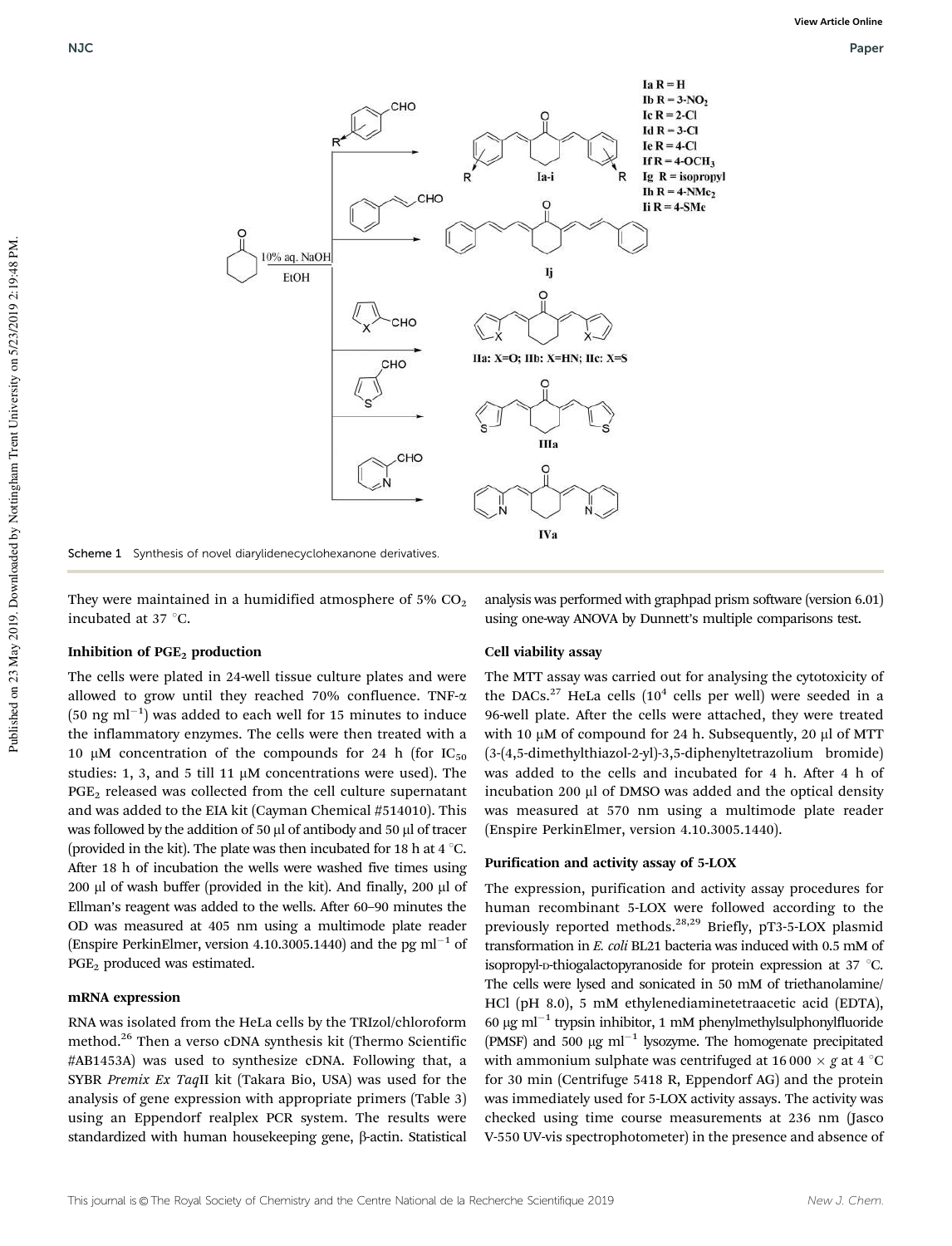the test compounds. A 5-LOX protein aliquot was diluted with HEPES 2-[4-(2-hydroxyethyl)piperazin-1-yl] ethanesulfonic acid (pH 7.3) buffer containing EDTA  $(0.4 \text{ M})$ , CaCl<sub>2</sub>  $(10 \text{ mM})$ , and 4 mM adenosine 5'-triphosphate (ATP) and the reaction was initiated by addition of the substrate (30  $\mu$ M). The amount of 5-HPETE product formed was used to determine the enzyme activity. Zileuton was used as the positive control.

#### DPPH radical scavenging analysis

The antioxidant properties were analysed using the stable free radical 2,2-diphenyl-1-picrylhydrazyl (DPPH) as per the previously reported method.<sup>30</sup> Briefly, 0.1 mM DPPH (in methanol) and 10 mM of the test compounds (in DMSO) were mixed and incubated in the dark for 30 min at room temperature and the absorbance was measured at 517 nm using a Multimode Plate reader (Enspire PerkinElmer, version 4.10.3005.1440) to determine the radical scavenging properties. Ascorbic acid was used as the positive control.

### Results and discussion

#### Synthesis

Diarylidenecyclohexanone derivatives (Ia–j, IIa–c and IIIa–b) were synthesized by base catalysed Claisen–Schmidt condensation using substituted aryl aldehydes and cyclohexanone, as outlined below (Scheme 1).

#### Characterisation

The compounds were purified by recrystallization and characterized by UV-vis, FT-IR,  ${}^{1}$ H-NMR,  ${}^{13}$ C-NMR and mass spectroscopy (supplementary data provided). The UV-vis spectra for all compounds showed two bands in the region  $\sim$  250 and 380 nm. The presence of C=O (1640–1670 cm<sup>-1</sup>), C=C (1600–1635 cm<sup>-1</sup>), aromatic groups (two bands in the region  $1450-1600$   $cm^{-1}$  and aromatic C-H out of plane bending at  $900-650$  cm<sup>-1</sup>) and the cyclohexanone ring (C-H stretch 2850-2950  $cm^{-1}$ ) was observed in

 $FT-IR.$   $^{1}$ H-NMR spectra also confirmed the cyclohexanone ring at  $\sim \delta$  1.88 ppm (2H, quintet) and  $\sim \delta$  2.9 ppm (4H, triplet). The  $\beta$  proton of the  $\alpha$ - $\beta$  unsaturated ketone was seen as a singlet at  $\sim \delta$  7.5 ppm in all the compounds, and the aromatic proton signals were in the region  $\delta$  6.6–7.5 ppm. <sup>13</sup>C-NMR signals for aromatic carbons were seen between  $\delta$  120 ppm and 160 ppm. A signal at  $\sim \delta$  190 ppm in <sup>13</sup>C-NMR was seen for the C=O group. The mass spectra of all these compounds showed the expected molecular ions confirming their structures.

The IR bands at 1521 and 1325  $\text{cm}^{-1}$  seen in **Ib** are due to the asymmetric and symmetric stretch of  $-NO<sub>2</sub>$ . The C–Cl stretch is characterized by the presence of bands at 1052 and 1066  $\text{cm}^{-1}$  respectively for 2-Cl (Ic) and 3-Cl (Id). However, it is observed at a higher wave number of 1091  $\text{cm}^{-1}$  in the case of 4-Cl (Ie) because of conjugation with the carbonyl group. In the  $1<sup>1</sup>H$  NMR spectrum of the cinnamyl derivative Ij, the six olefinic proton signals are seen at  $\delta$  6.97 ppm (d, 2H,  $J = 15.6$  Hz),  $\delta$  7.07 ppm (t, 2H) and  $\delta$  7.50 ppm (2H). The alkene carbons gave corresponding signals at  $\delta$  136.34 ppm,  $\delta$  123.68 ppm and  $\delta$  140.78 ppm in the <sup>13</sup>C NMR spectrum of Ij. In the mass spectra of thienylidene cyclohexanones IIc and IIIa, *m*/*z*: 287  $[M + H]^{+}$  and 288  $[M + 2]^{+}$  peaks were observed. This is characteristic of sulphur containing compounds. Complete spectral data along with assignments are given in the ESI.†

#### X-ray diffraction analysis of single crystals of 2,6-bis-(3 chlorobenzylidene)-cyclohexanone (Id)

Crystal growth. The crystal growth of 2,6-bis-(3-chlorobenzylidene) cyclohexanone (Id) was done by slow evaporation growth technique at ambient temperature. The purified compound was used for growing single crystals using a chloroform/ethanol mixture  $(1:1, v/v)$ . Fig. 3 shows the ORTEP diagram and the packing obtained from the single crystal XRD studies.

Crystal structure determination. A Bruker Smart Apex CCD diffractometer was used to collect the X-ray data for the compound with graphite monochromated Mo-K $\alpha$  radiation ( $\lambda = 0.71073$  Å)



Fig. 3 2,6-Bis(3-chlorobenzylidene) cyclohexanone (Id): (A) ORTEP diagram with the atom-numbering scheme and (B) crystal packing diagram.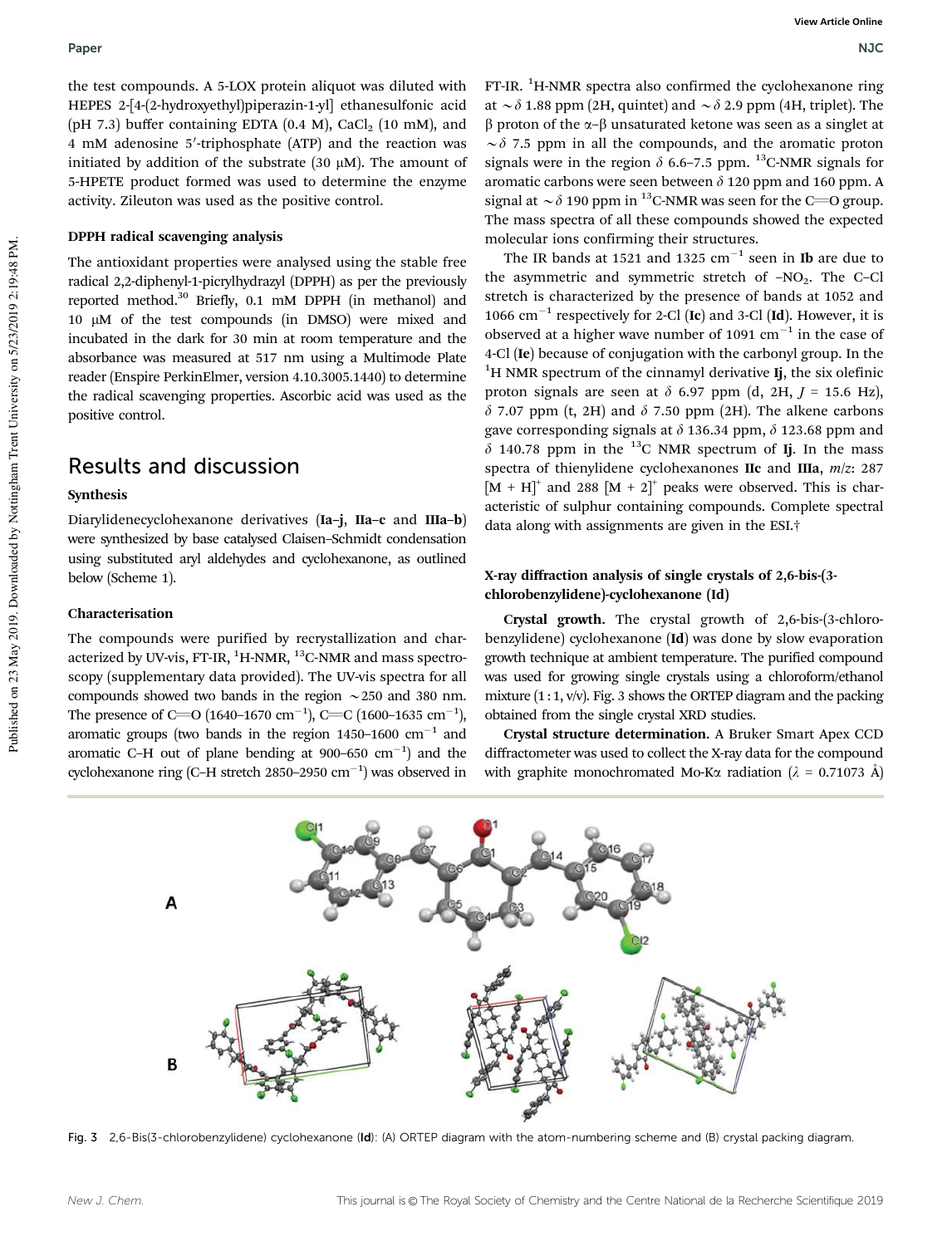employing the  $\omega$ -scan method.<sup>31</sup> Using four sets of frames, the preliminary lattice parameters and orientation matrices were obtained. 5397 reflections were used to determine the unit cell dimensions. The SAINT program<sup>31</sup> was employed for the integration and scaling of intensity data. SHELXS97<sup>32</sup> was used to decipher the structure of the compound by using direct methods. The refinement was obtained by the full-matrix least-squares technique available in SHELXL-2014/7. $^{32}$  For all the non-hydrogen atoms anisotropic displacement parameters were incorporated. Geometrical positioning for all the hydrogen atoms was used. Hydrogen atoms were treated as riding on their parent C atoms with C–H bond lengths of 0.93–0.97 Å and with  $U_{\text{iso}}$  (H) = 1.2 $U_{\text{eq}}$  (C) or 1.5 $U_{\text{eq}}$  for the methyl groups.

Crystal data for AU21: C20H16O1Cl2, *M* = 343.23.34, 0.21  $0.16 \times 0.14$  mm<sup>3</sup>, monoclinic, space group  $P21/n$  (no. 14),  $a = 9.3742(8)$ ,  $b = 16.9440(15)$ ,  $c = 10.5608(9)$  Å,  $\beta = 96.730(1)$ <sup>o</sup>,  $V = 1665.9(2)$   $\mathring{A}^3$ ,  $Z = 4$ ,  $D_c = 1.368$  g cm<sup>-3</sup>,  $F000 = 712$ , CCD area detector, MoK $\alpha$  radiation,  $\lambda = 0.71073$  Å,  $T = 293(2)$  K,  $2\theta_{\text{max}} =$ 52.5°, 15 493 reflections collected, 3356 unique  $(R_{int} = 0.022)$ , final GooF = 1.04,  $R_1$  = 0.0506,  $wR_2$  = 0.1326, *R* indices based on 2663 reflections with  $I > 2\sigma(I)$  (refinement on  $F_2$ ), 208 parameters,  $\mu$  = 0.391 mm<sup>-1</sup>, min and max resd. dens. = -0.32 and 0.39 e Å<sup>-3</sup>. CCDC 1856373.†

#### In silico studies

The bond angles and bond lengths obtained from the single crystal XRD experiment and the Gaussian calculations were compared in order to establish the soundness of the chosen theory and basis set for the calculations. The two are summarized in Table S1a and b in the ESI.† The regression analysis of the comparison between the experimental XRD data and the simulated Gaussian data returned a significant  $r^2$  of 0.9849 in the case of the bond lengths. Similarly, we recorded an  $r^2$  of 0.985 in the case of the bond angles. These high coefficients indicate that the minimized conformation of the Gaussian structure aligns with the synthesised XRD structure and can be observed in Fig. 4 given below. This



Fig. 4 2,6-Bis(3-chlorobenzylidene) cyclohexanone (Id): (a) Gaussian minimized structure and (b) XRD structure.

proves the accuracy of the chosen Gaussian basis set and level of theory and the soundness of our computed values.

#### In vitro screening of anti-inflammatory activity

The results from the *in vitro* screening of the 15 DACs at 10 µM inhibiting the production of TNF- $\alpha$  induced PGE<sub>2</sub> production by HeLa cells and 5-LOX inhibition are tabulated in Table 2. From the results it is evident that the DACs do not inhibit  $PGE<sub>2</sub>$ and 5-LOX equally. For example, Ic has the best potency against  $PGE_2$  (89.6  $\pm$  1.7% inhibition) whereas it has lesser potency against 5-LOX (66.4% inhibition). Similarly, Ie has much less potency against PGE<sub>2</sub> (26.6  $\pm$  3.8% inhibition) whereas it is one of the most potent molecules against 5-LOX (88.5% inhibition). Overall, among the two types of studies the DACs have greater potency against 5-LOX as a whole class because of the number of molecules showing potent activity as compared to the standard used.

#### Inhibition of  $PGE_2$  production by COX-2/mPGES1

High levels of  $PGE_2$  synthase expression are observed in the HeLa and A549 cancer cell lines.<sup>27</sup> Hence, the HeLa cell line was selected for this study. In the series, all the compounds exhibit good inhibitory activity towards COX-2/mPGES1 derived PGE<sub>2</sub> production. As mentioned earlier, Ic (containing *ortho* chloro) is the most potent molecule against PGE<sub>2</sub> with 89.6  $\pm$  1.7% inhibition at 10  $\mu$ M and has an IC<sub>50</sub> value of 6.7  $\pm$  0.2  $\mu$ M. It has been reported that an *ortho*-chlorobenzyl substituted compound showed an IC<sub>50</sub> around 20.5  $\mu$ M against A549 cells and 0.1  $\mu$ M in cell free assay.<sup>33</sup> The presence of a chlorine atom in lumiracoxib (a COX-2 inhibitor) shows a contributing role for selectivity of the COX-2 inhibition and this atom binds with small hydrophobic pockets (Ser-530, Val-349, Leu-531 and Ala-527). $34$  Also the chloro groups enhanced the potency towards mPGES.<sup>35</sup> It has also been reported earlier that a chloro substituted phenyl ring in the *ortho* position exhibited better anti-inflammatory activity than di-substituted and *meta* substituted compounds.<sup>36</sup> And it was also observed that replacement of chlorine by methoxy, bromo and fluoro groups drastically impaired COX inhibition.<sup>37</sup> Thus, in line with the literature we observe the importance of the presence of the chloro group in the *ortho* position in our work also.

Over 15 derivatives have been studied against  $PGE<sub>2</sub>$ , thus paving the way to understand the effect of structure on the activity. Ia is the parent compound or the simplest DAC and it has a potency of  $45.3 \pm 2.5\%$  inhibition only. Among the substituted DACs we see a definitive change in activity based on the position of the substituent. It is interesting to note that Ic, Id, and Ie are structural isomers, but the difference in the activity brings out the importance of the position of the substituent. It is evident that substitution at the *ortho* position (Ic) improves the activity. On the other hand, *meta* and *para* substitutions reduced the activity. The *ortho*-chloro in the aromatic residue is more potent than the *para*-chloro group due to its better hydrophobic interaction against human isolated mPGES1 from HeLa.<sup>38</sup> Among the *para* substitutions it is evident that an electron pumping group increased the activity (inhibition potency of If  $> Ig > Ie$ ). On the other hand, we have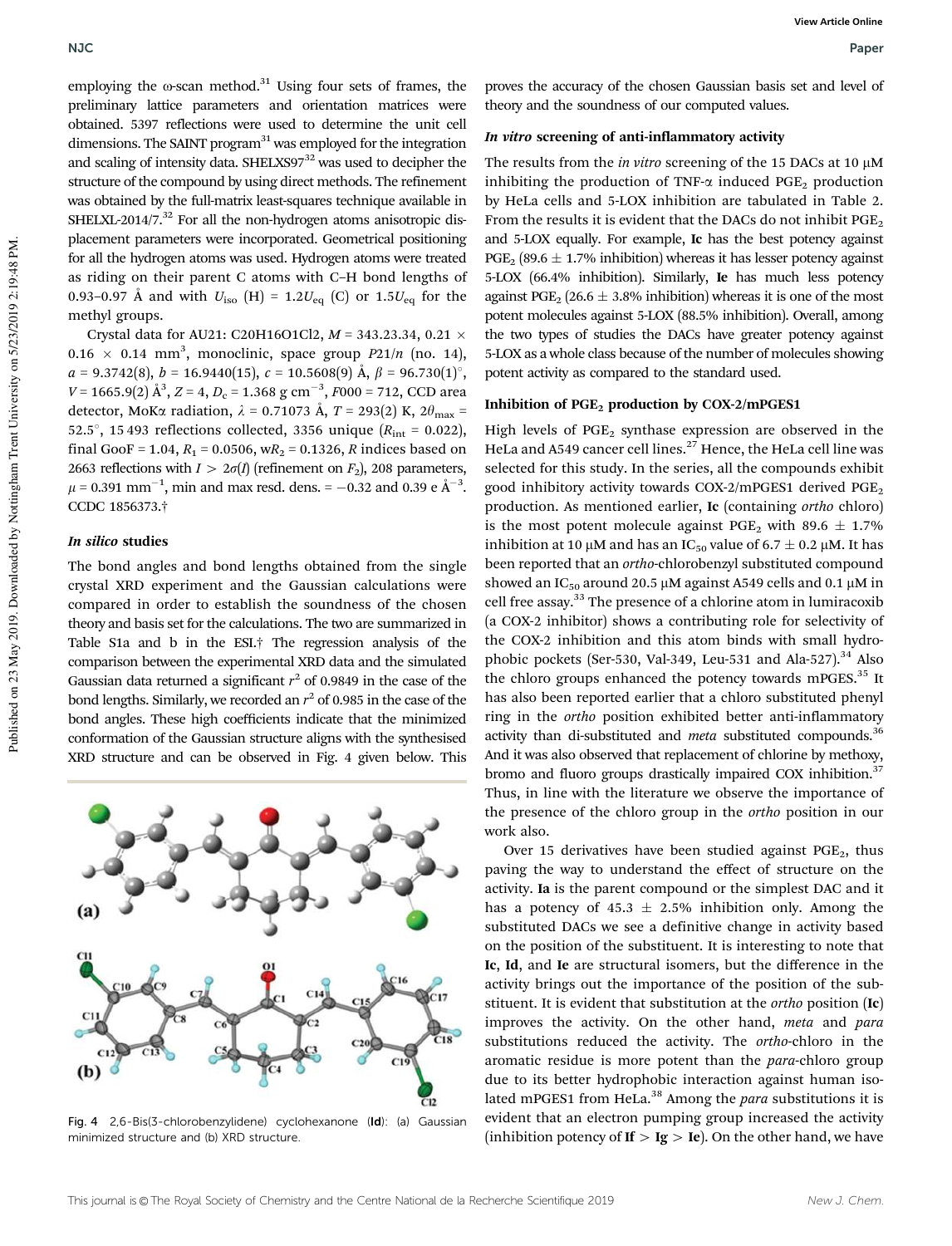Table  $1$  IC<sub>50</sub> values of the best active compounds

| Compound code | COX-2/mPGES1 inhibition, $IC_{50}$ ( $\mu$ M) |  |
|---------------|-----------------------------------------------|--|
| Ic            | $6.7 \pm 0.19$                                |  |
| Нc            | $7.5 + 0.4$                                   |  |
| Licofelone    | $5.4 \pm 0.02$                                |  |

Ii which doesn't show any activity at all. Ii is a class apart from the other DACs due to the presence of the extended conjugation in the structure. As compared to Ia it has improved activity, which might be due to the presence of the extra double bonds. On similar lines we have found in the literature that the 3-phenylprop-2-en-1-one substituted compound with extended conjugation inhibits  $PGE_2$  (95%) and COX-2 (20%) against LPS/ IFN- $\gamma$  induced RAW264.7 at 25 µM.<sup>39</sup>

Moving on to the heterocyclic DACs, it is clear that the presence of heterocycles ( $\text{IIa}$ ,  $\text{IIb}$  and  $\text{IIc}$ ) increased the PGE<sub>2</sub> inhibition potency as compared to the simple aromatic DAC Ia. Among the three heterocyclic DACs IIc has the highest potency  $(81.8 \pm 3.5\%$  inhibition) showing that the thienyl group enhances the activity. It has an IC<sub>50</sub> value of  $7.5 \pm 0.4$  µM. In the literature, a thiophen-2-yl methylene containing compound showed 87.4%  $\pm$  11.0 and 72.0%  $\pm$  7.109 inhibition against COX-2 and COX-1 at 10  $\mu$ M respectively in human whole blood (HWB) assay.<sup>40</sup> Similarly a compound with a thiophene group (DuP-697) inhibited 80% and 85% of VEGF-induced  $PGE_2$ production at 10 nM in human cultured umbilical vein endothelial cells (HUVECs).<sup>41</sup> These instances from the literature reinforce the importance of the presence of the thienyl ring, which is essential for  $PGE_2$  inhibition. IIc is followed by IIb  $(68.7 \pm 1.4\%)$  and IIa  $(52. 2 \pm 11.0\%)$ . This kind of significant activity of the five membered heterocyclic rings thiophene, pyrrole and furan against COX-2 at very low µM concentration has already been observed.<sup>34</sup> The IC<sub>50</sub> values for the inhibition of PGE<sub>2</sub> production by COX-2/mPGES1 of the best compounds have been tabulated below in Table 1.

The SAR in  $PGE<sub>2</sub>$  was interesting and concluded with three outcomes. One, the substituent at the *ortho* position improves the activity. Two, an electron pumping substituent improves the activity at the *para* position. Three, heterocycles improve the activity with the thienyl group having the highest potency.

#### mRNA expression

The COX-1, COX-2 and mPGES1 mRNA expression levels were found by real time-PCR analysis (Table 3). TNF- $\alpha$  can induce mPGES1 production with or without COX-2 induction in several types of cells. $42$  The result shows that 15 minutes of treatment of TNF- $\alpha$  induced a higher COX-2 (7.3 fold) level in comparison to the mPGES1 level (1.4 fold) (Fig. 5). Compound IIc decreases the COX-2 and mPGES-1 expression level from 7.3 and 1.4 fold to 1.4 and 0.7 fold respectively. Similarly, compound Ic decreases the COX-2 and mPGES1 expression level to 0.3 and 0.6 fold from 7.3 and 1.4 fold. These results indicate that thiophene-2-ylmethylidene and chlorobenzylidene with a cyclohexanone group strongly inhibit the prostaglandin pathway by acting predominantly on COX-2 and to some extent on mPGES1.

#### Inhibition of enzyme 5-LOX

The highlight of the 5-LOX study is that three of the DACs (Ie (88.5%), Ig (88.5%), and IIc (86.7%)) showed greater potency *in vitro* as compared to zileuton (85.6%), which is a known drug against asthma. Another DAC IIb showed comparable inhibition

Table 3 Primer used for RT-PCR (ESI)

| $\beta$ Actin | Forward: 5'CTCACCATGGATGATGATATCGC-3'    |
|---------------|------------------------------------------|
|               | Reverse: 5'AGGAATCCTTCTGACCATGC-3'       |
| $COX-1$       | Forward: 5'GCTATTCCGGCCCCAACT-3'         |
|               | Reverse: 5'GATGAAGGTGGCATTGACAAACT-3'    |
| $COX-2$       | Forward: 5'TATACTAGAGCCCTTCCTCCTGTGCC-3' |
|               | Reverse: 5'ACATCGCATACTCTGTTGTGTTCCC-3'  |
| mPGES-1       | Forward: 5'GGAACGACATGGAGACCATCTAC-3'    |
|               | Reverse: 5'TCCAGGCGACAAAAGGGTTA-3'       |
|               |                                          |

#### Table 2 In vitro anti-inflammatory activity and cytotoxicity of the DAC derivatives

|                                         | % Inhibition (at 10 $\mu$ M)     |                  |                                           |  |
|-----------------------------------------|----------------------------------|------------------|-------------------------------------------|--|
| Compounds                               | Inhibition of $PGE_2$ production | 5-LOX inhibition | % HeLa cell proliferation (at 10 $\mu$ M) |  |
| Ia $(R=H)$                              | $45.3 \pm 2.5$                   | $29.5 \pm 3.0$   | $109.9 \pm 8.3$                           |  |
| <b>Ib</b> $(R=3-NO2)$                   | $6.6 \pm 7.7$                    | $66.0 \pm 3.3$   | $66.1 \pm 6.2$                            |  |
| Ic $(R=2-Cl)$                           | $89.6 \pm 1.7$                   | $66.4 \pm 3.0$   | $106.5 \pm 5.5$                           |  |
| Id $(R=3-Cl)$                           | $42.8 \pm 6.2$                   | $75.6 \pm 1.6$   | 74.0 $\pm$ 9.9                            |  |
| Ie $(R=4$ -Cl $)$                       | $26.6 \pm 3.8$                   | $88.5 \pm 7.0$   | $88.2 \pm 7.2$                            |  |
| If $(R=4-O-Me)$                         | $45.3 \pm 9.4$                   | $51.6 \pm 3.0$   | $117.3 \pm 6.2$                           |  |
| Ig $(R = 4$ -isopr)                     | $34.1 \pm 7.7$                   | $88.5 \pm 1.00$  | $73.8 \pm 6.8$                            |  |
| Ih $(R=4-NMe2)$                         | $54.0 \pm 7.3$                   | $19.7 \pm 5.9$   | 74.1 $\pm$ 6.0                            |  |
| Ii $(R=4-S-Me)$                         | 0.00                             | $53.5 \pm 1.0$   | $85.6 \pm 8.3$                            |  |
| Ij (2,6-bis-cinnamylidenecyclohexanone) | $67.4 \pm 2.1$                   | $66.4 \pm 1.0$   | $91.8 \pm 7.0$                            |  |
| IIa $(X=O)$                             | $52.2 \pm 11.0$                  | $36.9 \pm 1.3$   | $90.2 \pm 0.8$                            |  |
| $I$ Ib $(X=NH)$                         | $68.7 \pm 1.4$                   | $83.0 \pm 6.0$   | $73.4 \pm 1.8$                            |  |
| $\text{IIc}$ (X=S)                      | $81.8 \pm 3.5$                   | $86.7 \pm 4.01$  | $78.4 \pm 10.3$                           |  |
| IIIa $(X= S)$                           | 73.2 $\pm$ 4.0                   | $25.5 \pm 2.6$   | $69.8 \pm 1.6$                            |  |
| IVa $(X=N)$                             | $57.5 \pm 0.8$                   | $10.4 \pm 4.6$   | $106.0 \pm 8.3$                           |  |
| Zileuton                                |                                  | $85.6 \pm 1.3$   |                                           |  |
| Licofelone                              | $98.8 \pm 4.2$                   |                  |                                           |  |
| 5-Fluorouracil                          |                                  |                  | $76.9 \pm 3.2$                            |  |
|                                         |                                  |                  |                                           |  |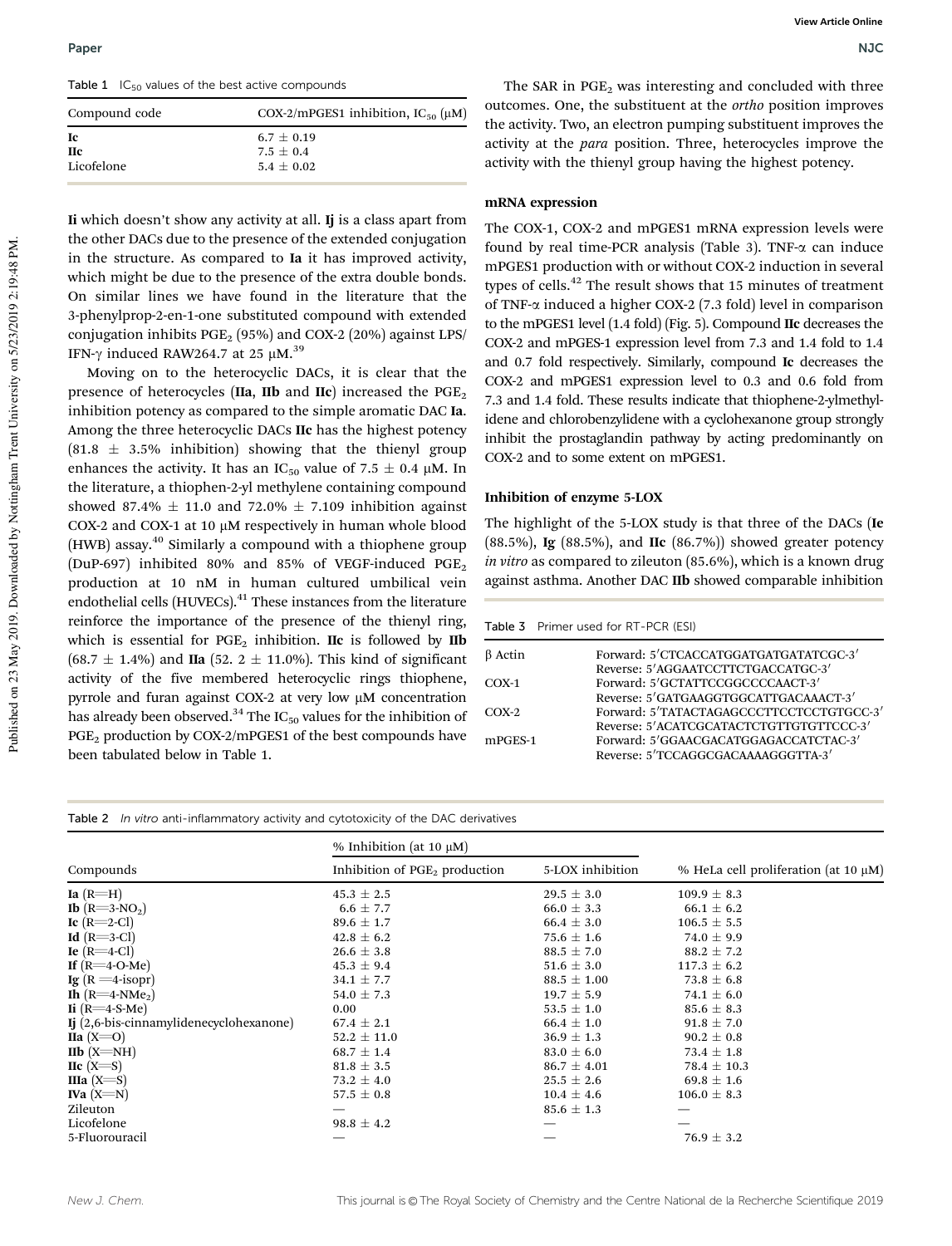

Fig. 5 mRNA expression levels of inflammatory enzymes (COX-1, COX-2 and mPGES-1) in the cyclooxygenase pathway. \*\* indicates p values  $\leq 0.01$ , \*\*\* denotes p values  $\leq$  0.001 and \*\*\*\* indicates p values  $\leq$  0.0001 with respect to TNF $\alpha$ .

| Table 4 $IC_{50}$ values of the best active compounds |  |
|-------------------------------------------------------|--|
|-------------------------------------------------------|--|

| Compound code | 5-LOX inhibition, $IC_{50}(\mu M)$ |
|---------------|------------------------------------|
| Ie            | $1.4 \pm 0.1$                      |
| Ig            | $1.5 \pm 0.13$                     |
| <b>IIc</b>    | $1.8 + 0.12$                       |
| Zileuton      | $1.2 + 0.11$                       |

(83.0%) with respect to the standard. The simple DAC Ia has an inhibition of 29.5% only. In this case it appears that substituents at the *para* position improve the activity. Both Ie and Ig have a potency of 88.5%. Among the *para* substitutions, it appears that an electron pumping group reduces the potency; Ih with the 4-NMe<sup>2</sup> substitution has 19.7% inhibition (least among all the *para* substituted DACs). Here too we can see the effect of the position of the substituents when Ic, Id and Ie are compared. Ie with *para* substitution has the highest activity (88.51%) followed

by Id (75.6%, *meta* substitution) and Ic (66.4%, *ortho* substitution). **Ib** and **Id** have *meta* substitution, but it appears that  $-NO<sub>2</sub>$ substitution in Ib reduces the activity (66.0%) as compared to –Cl substitution in Id (75.6%).

Moving to the heterocycle containing DACs, it is evident here also that heterocycles improve the activity as compared to the simple aryl DACs. As observed earlier in the case of  $PGE_2$ inhibition, here too the thienyl DAC (IIc) has the highest potency  $(88.5\%)$  followed by **IIb**  $(83.0\%)$  and then **IIa**  $(36.9\%)$ ; interestingly the trend remains the same in both cases. We further have a comparison between IIc and IIIa, where both have the thienyl ring. The difference in the potency (IIc - 88.5%) and IIIa – 25.5%) clearly shows the importance of the position of the attachment. IIc was obtained from 2-thienyl carboxaldehyde whereas IIIa was obtained from 3-thienyl carboxaldehyde. The one third reduction in potency is a clear indication of the fact that the position of the attachment matters. In another



Fig. 6 Structure–activity relationship expressed diagramatically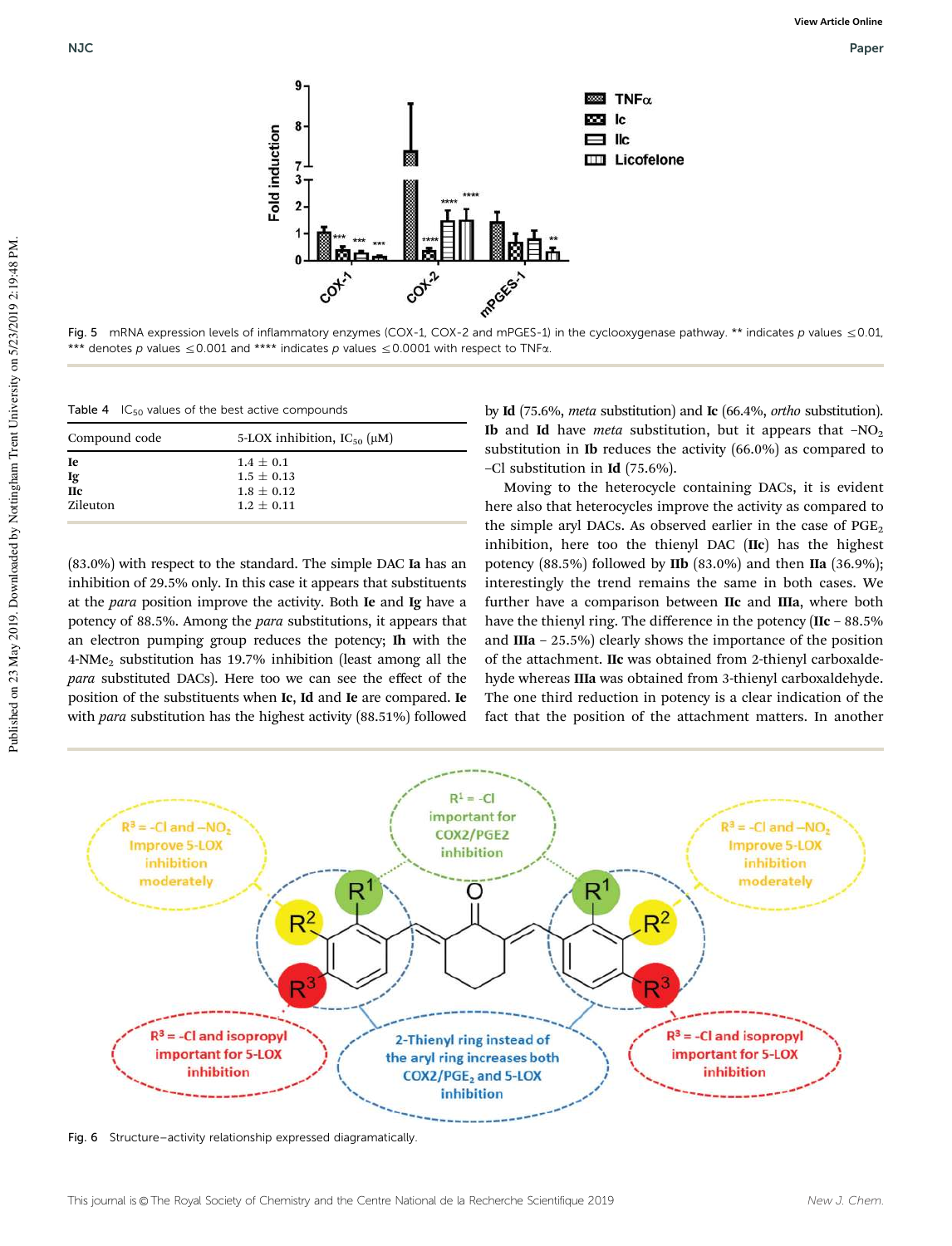Table 5 DPPH radical scavenging activity

| Compound code | % DPPH radical scavenging activity $\pm$ SD (10 $\mu$ M) |
|---------------|----------------------------------------------------------|
| Ie            | $3.19 \pm 0.13$                                          |
| Ig            | $2.70 \pm 0.42$                                          |
| <b>H</b> c    | $3.45 \pm 0.53$                                          |
| Ascorbic acid | $46 \pm 1.06$                                            |
|               |                                                          |

comparison we have IIb and IVa where the heterocycles have an N-atom in them. The difference being in IIb we have a pyrrole system whereas in IVa we have a pyridine system. There is a reduction of potency by 8 times from IIb (83.0%) to IVa (10.4%). This observation brings us to the conclusion that five membered heterocycles have better potency as compared to six membered heterocycles.

From the SAR studies towards 5-LOX inhibition, the following points were observed: first, three DACs (Ie, Ig and IIc) showed potent activity (IC<sub>50</sub> of  $1.4 \pm 0.1$ ,  $1.5 \pm 0.13$  and  $1.8 \pm 0.12$  µM respectively) with comparable activity as compared to the standard zileuton (IC<sub>50</sub> of 1.2  $\pm$  0.11 µM). Second, substituents at the *para* position have better activity but an electron pumping group at the *para* position reduces the potency. Third, heterocycles increase the potency but are limited to five membered rings and attachment at the 2nd position (use of 2-caboxaldehyde). The  $IC_{50}$ values of the best active compounds have been tabulated below in Table 4.

The overall structure–activity relationship has been summarized in Fig. 6 given above.

#### Radical scavenging activity

5-LOX is an enzyme which contains ''non-heme'' iron as the  $Fe<sup>3+</sup>$  metal ion in its activated state. Reduction or a change in the active state of the metal is one of the mechanisms of inhibition of the enzyme by a redox type inhibitor. $43,44$  Previous reports have also indicated that inhibitors which are radical scavengers may inhibit the enzyme by affecting the oxidation state of the metal and may not be selective.<sup>27</sup> Therefore, the DPPH radical scavenging properties of the compounds have been analysed by a previously reported method $30$  and tabulated below in Table 5.

Most of the compounds in this series did not show any radical scavenging activity. The compounds Ie, If and IIc exhibited DPPH radical scavenging antioxidant activity below  $\leq$  5% at a 10  $\mu$ M concentration. Hence it could be suggested that these compounds act on the 5-LOX enzyme as competitive inhibition and may not disrupt the redox cycle of the enzyme.

All the compounds favored HeLa cell proliferation, which is an indication that they are not toxic towards them. This is desirable because given their potent activity, they themselves are not harmful towards healthy cells and hence can be explored as new potential leads as anti-inflammatory agents.

## Conclusion

In conclusion, we demonstrated the potential of diarylidenecyclohexanones as new pharmacophores for anti-inflammatory activities with Ic exhibiting  $89.6 \pm 1.7\%$  inhibition against PGE<sub>2</sub>.

This investigation on  $PGE_2$  inhibition led to the rationale of the structure activity relationship. The key factors to enhance the activity include substituents at the *ortho* position, an electron pumping substituent at the *para* position and heterocycles with the thienyl group. Ic and IIc significantly reduced the end product  $(PGE_2)$  of the cyclooxygenase pathway. This reiterated the role of thiophene and chloro groups and their position in reducing the anti-inflammatory enzyme in the HeLa cancer cell line, confirming their promise as anti-inflammatory leads.

Further, we identified DACs with *p*-chloro, isopropyl and thienyl substitution in **Ie** (IC<sub>50</sub> of 1.4  $\pm$  0.1  $\mu$ M), **Ig** (IC<sub>50</sub> of 1.5  $\pm$ 0.13  $\mu$ M) and IIc (IC<sub>50</sub> of 1.8  $\pm$  0.12  $\mu$ M) respectively as potent derivatives against enzyme 5-LOX as compared to zileuton. This establishes that the electronegative groups and donating groups at the *para* position favor the inhibition of 5-LOX, while in heterocyclic DACs, the substitution with five membered ring systems (thiophene and pyrrole) at the 2nd position favored 5-LOX inhibition. Overall, the heterocyclic thienyl DAC IIc demonstrated dual inhibition against both 5-LOX and  $PGE_2$  $(86.7 \pm 4.0 \text{ and } 81.8 \pm 3.5\% \text{ respectively})$ . In essence, this study establishes that diarylidenecyclohexanones can be explored as good anti-inflammatory pharmacophores for future design of drugs given the selective high potency against  $PGE<sub>2</sub>$  and 5-LOX without toxicity towards healthy human cells.

## Conflicts of interest

There are no conflicts to declare.

## Acknowledgements

The authors are grateful to Bhagawan Sri Sathya Sai Baba, Founder Chancellor, SSSIHL, for His constant inspiration. The authors thank Prof. Olof Radmark, Karolinska Institute, Stockholm, Sweden for the gift of pT3 5-LOX plasmid. Shweta Sinha (SR/WOS-A/CS-126/2013) acknowledges the WOS-A, DST, GoI for funding and a fellowship.

### References

- 1 R. Medzhitov, *Nature*, 2008, 454, 428.
- 2 R. Gupta, D. P. Jindal and G. Kumar, *Bioorg. Med. Chem.*, 2004, 12, 6331–6342.
- 3 D. A. Medina-Tato, M. L. Watson and S. G. Ward, *Drug Discovery Today*, 2006, 11, 866–879.
- 4 W. Berger, M. De Chandt and C. Cairns, *Int. J. Clin. Pract.*, 2007, 61, 663–676.
- 5 B. Fitzsimmons and J. Rokach, *Leukotrienes and lipoxygenases: chemical, biological, and clinical aspects*, Elsevier, Amsterdam, 1989, pp. 427–502.
- 6 M. Peters-Golden and W. R. Henderson Jr, *N. Engl. J. Med.*, 2007, 357, 1841–1854.
- 7 C. Pergola and O. Werz, *Expert Opin. Ther. Pat.*, 2010, 20, 355–375.